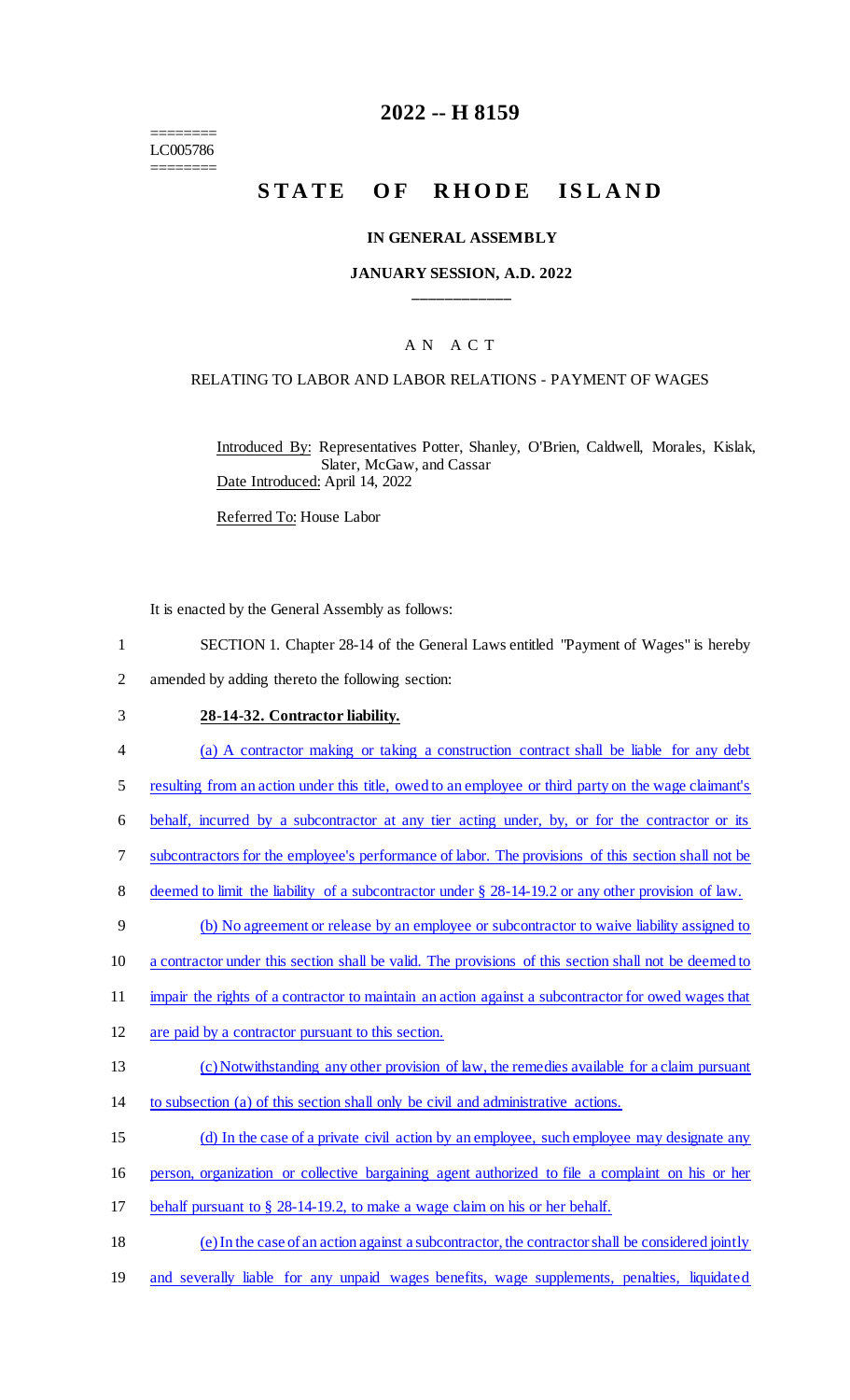- damages, attorneys' fees and any other costs resulting from such action.
- (f) Nothing herein shall preclude the attorney general from bringing a civil action to collect unpaid wages and penalties on behalf of employees pursuant to this section. (g) Before bringing a civil action pursuant to this section, an employee, or third party on such employee's behalf, must give the contractor notice of the alleged violation. The notice need only describe the general nature of the claim and shall not limit the liability of the contractor or preclude subsequent amendments of an action to encompass additional employees employed by the 8 subcontractor. An employee, or third party on such employee's behalf, may not bring a civil action until ten (10) business days after giving the contractor notice of the alleged violation and may not bring a civil action if the contractor corrects the alleged violation. An employee, or third party on such employee's behalf, is not required to give notice to a contractor pursuant to this subsection before bringing a civil action pursuant to this section if any employee, or third party on any employee's behalf, previously has given notice to such contractor of the same alleged violation or a prior alleged violation by the same subcontractor. (h) The provisions of this section shall not be deemed to diminish, impair, or otherwise infringe on any other rights of an employee provided pursuant to this chapter, including the right of an employee to bring an action against any employer under the provisions of § 28-14-19.2. (i) Nothing in this section shall be deemed to diminish the rights, privileges, or remedies 19 of any employee under any collective bargaining agreement. On behalf of an employee subject to a collective bargaining agreement, the provisions of this section may be waived by a collective bargaining agreement with a bona fide building and construction trade labor organization which has established itself, and/or its affiliates, as the collective bargaining representative for persons performing work on a project; provided that, for such waiver to be 24 valid, it shall explicitly reference this section. Provided, however, that such waiver shall not 25 diminish or impair the rights of an employee provided under anyother section of this chapter. 26 (j) As used in this section: (1) "Construction contract" means a written or oral agreement for the construction, reconstruction, alteration, maintenance, moving or demolition of any building, structure or 29 improvement, or relating to the excavation of or other development or improvement to land. (2) "Contractor" means any person, firm, partnership, corporation, association, company, organization or other entity, including a construction manager, general or prime contractor, joint venture, or any combination thereof, which enters into a construction contract with an owner. (3) "Owner" means any person, firm, partnership, corporation, company, association or 34 other organization or other entity, or a combination of any thereof, (with an ownership interest,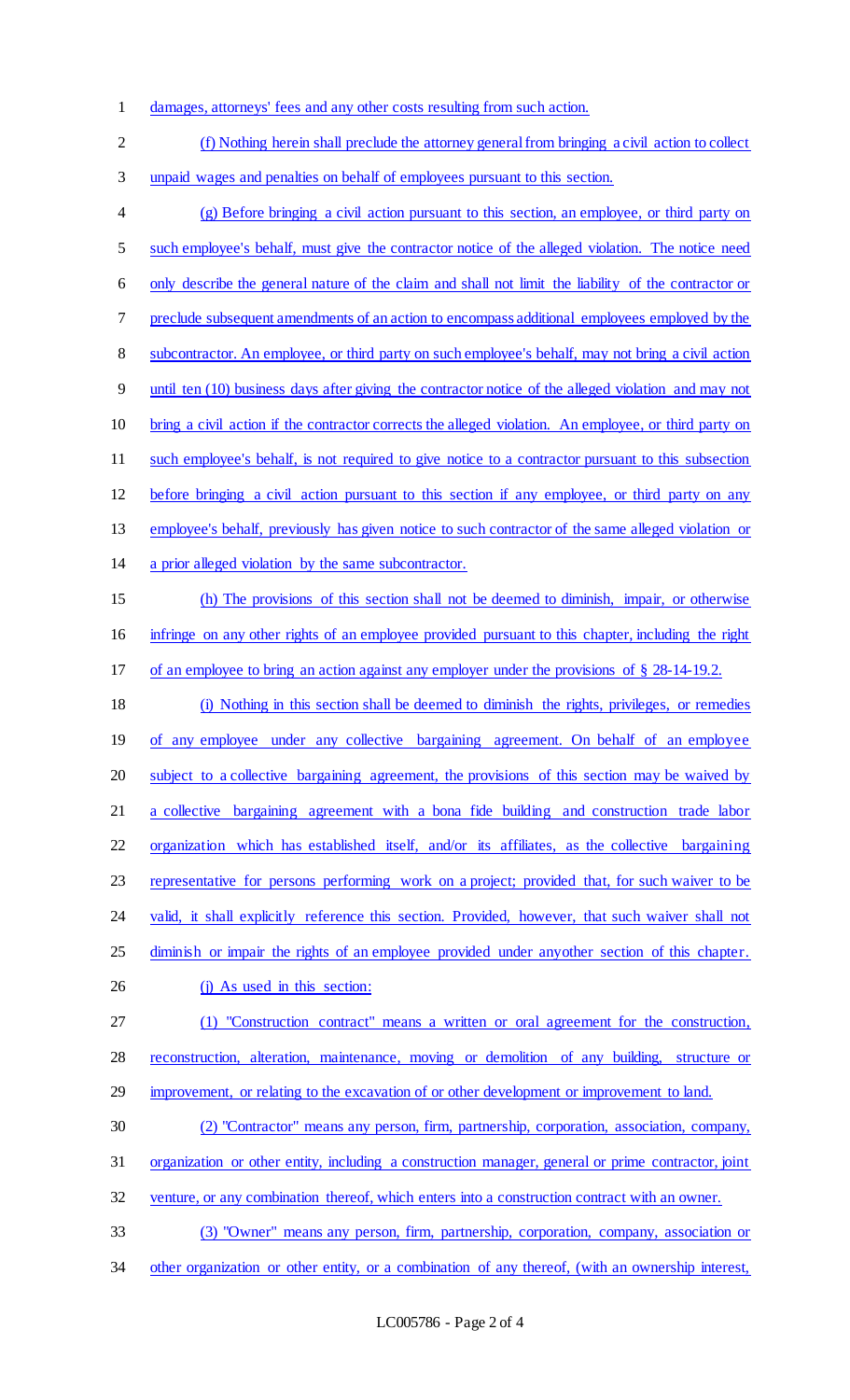whether the interest or estate is in fee, as vendee under a contract to purchase, as lessee or another 2 interest or estate less than fee) that causes a building, structure or improvement, new or existing, to be constructed, altered, repaired, maintained, moved or demolished or that causes land to be excavated or otherwise developed or improved. (4) "Subcontractor" means any person, firm, partnership, corporation, company, association, organization or other entity, or any combination thereof, which is a party to a contract with a contractor, and/or the contractor's subcontractors to perform any portion of work within the scope of the contractor's construction contract with the owner, including where the subcontractor has no direct privity of contract with the contractor. (k) Severability. If any provision of this act, or any application of any provision of this act, is held to be invalid, that shall not affect the validity or effectiveness of any other provision of this act, or of any other application of any provision of this act, which can be given effect without that provision or application; and to that end, the provisions and applications of this act are severable. (l) This act shall take effect one hundred and twenty days (120) after the passage date and 15 shall apply to construction contracts entered into, renewed, modified or amended on or after such effective date and shall only apply to wages, benefits, and/or wage supplements earned on or after 17 such effective date. SECTION 2. This act shall take effect one hundred twenty days (120) after passage.

#### ======== LC005786 ========